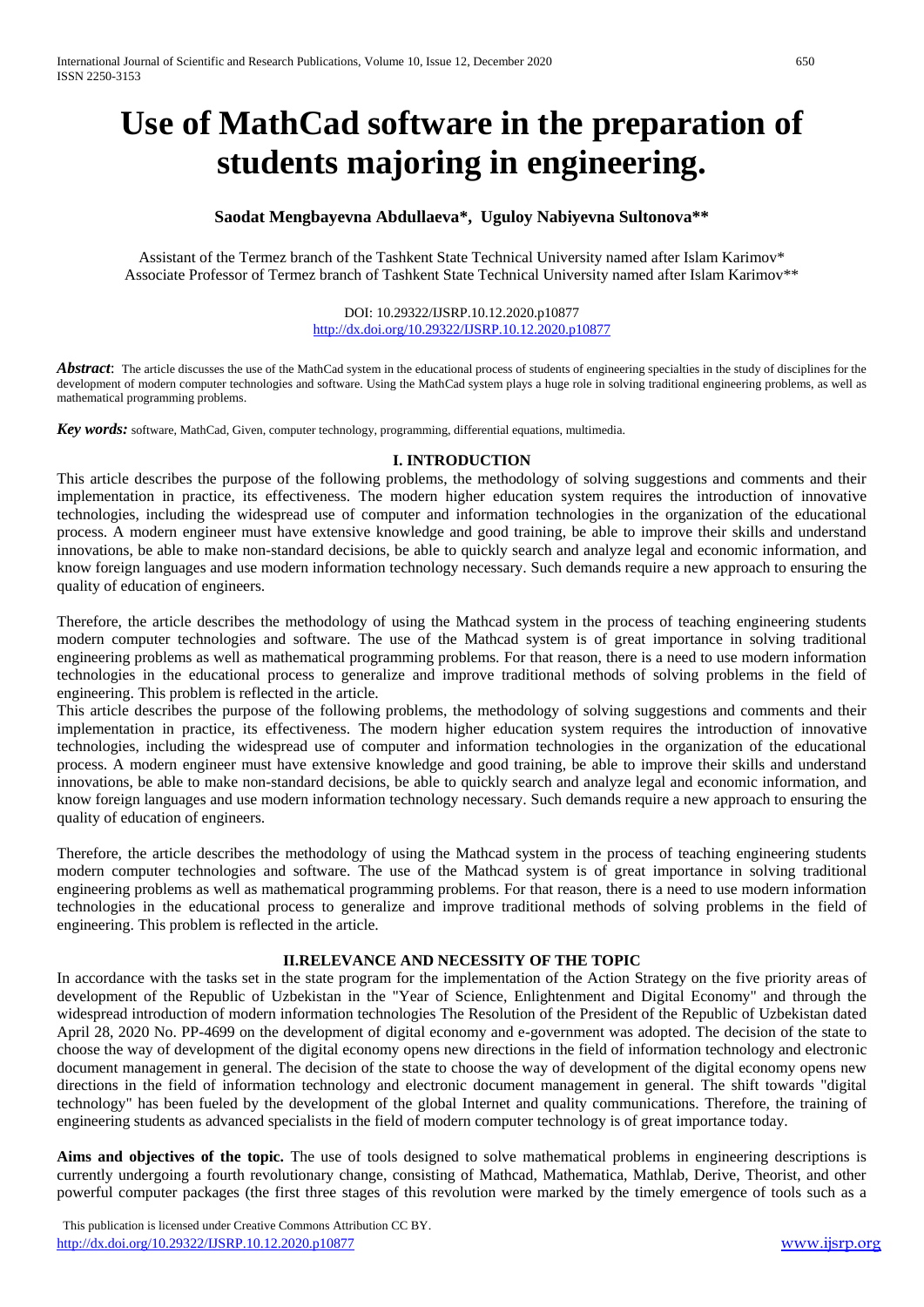scoreboard or microcalculator). They allow the student to focus on the material being studied, freeing them from large-scale, outdated, monotonous calculations.

The range of tasks performed using these computer packages is very wide, and their use in many ways helps students to work actively and smoothly, increase the efficiency of the learning process and the quality of education. The peculiarity of these computer packages is that they have the following tools (capabilities) and their implementation is as follows: 1.perform digital calculations;

2.perform symbolic (analytical) calculations and changes;

3.create various graphs;

4.creation of documents using new multimedia tools, including hypertext and hypermedia-links;

5.Integration with other software tools.

These software systems allow not only the use of computers in the teaching of mathematics and computer science, but also the teaching of all subjects included in the curriculum in the training of future engineers.

Many optimized engineering tasks can be solved using the MS Excel spreadsheet processor included in the Microsoft Office suite. Although spreadsheets are primarily designed to solve economic problems, their tools can also be used to solve problems in other areas, such as calculating formulas, building graphs and diagrams. So, learning MS Excel is important for engineering professionals and requires them to have the ability to work with MS Excel. However, MS Excel does not have enough capabilities to complete the many and comprehensive data needed to solve engineering problems.

The Mathcad - Mathematical Computer Aided Design package created by MathSoft (USA) has a high capacity to perform such tasks.

Mathcad is a unique collection of applications of modern numerical methods of computer mathematics. It included experiments, rules, and methods of mathematical calculation accumulated as a result of the development of mathematics over the years.

Mathcad package is a software tool for engineering and computational work, it is designed for professional mathematicians, engineers - technologists. It can be used to solve algebraic and differential equations with variable and invariant parameters, to analyze functions and search for their extremums, to construct tables, graphs, and other similar tasks to analyze the solutions found. Mathcad also has its own programming language for solving complex problems.

Mathcad is simply a tool that allows a student to focus on the concepts and logic of methods, algorithms, and get rid of large, over-computational tasks that are difficult to remember. But this tool cannot be used as a visual aid alone without understanding the physical meaning of the task at hand. Despite the widespread penetration of computer technology into all fields and processes, it is difficult to understand the theoretical foundations of mathematics and methods for solving engineering problems without the usual theorems and algorithms.

The basis of training should be based on a computer package with a clear interface and universal capabilities.

In MathCad, mathematical equations are written on paper as they are written on paper. Results can also be obtained at the same time. The user can easily write comments on the equations and also draw 2- and 3-dimensional graphs. One of the advantages of MathCad is its ability to perform complex calculations. MathCad offers a lot of opportunities in solving the user problem, preparing all the scientific works, formatting them and making them look beautiful. MathCad can understand more than a hundred systems of linear and nonlinear equations with variables and constants, operations on matrices and vectors, algebraic calculations, Laplace, Fourier integrals, arrays, simple differential equations, boundary conditions, special derivative differential equations, polynomials. MathCad allows you to visualize the results of scientific work with graphs. The user will be able to easily depict functions in 2 and 3 dimensional graphics, different color views, planes and space. The MathCad Help window is very easy to use, you can easily search for the information you need from this directory.

Classes are organized in such a way that students perform individual tasks independently (each depending on their level of preparation). Every student with a different level of knowledge is obliged to make accurate calculations. The student then, under the guidance of the teacher, determines the possible limit of the variable based on the result of the variable parameters given in the conditions of the Given logic block, as well as analyzes the extreme properties of the obtained results. Thus, by the end of the lesson, each student will have mastered the material at their own level. Students will be able to conduct research independently when there are study guides with sample problem solutions and detailed assignments, which is especially important for the introduction of distance learning.

As a result of completing assignments using the MathCad system, students develop the ability to use computer programs to perform engineering tasks. In addition, the use of MathCad in the course work allows students to be fully aware of the achievements of modern computer science and computer technology. This will speed up the process of acquiring new knowledge in order to ensure the high professionalism of future engineers.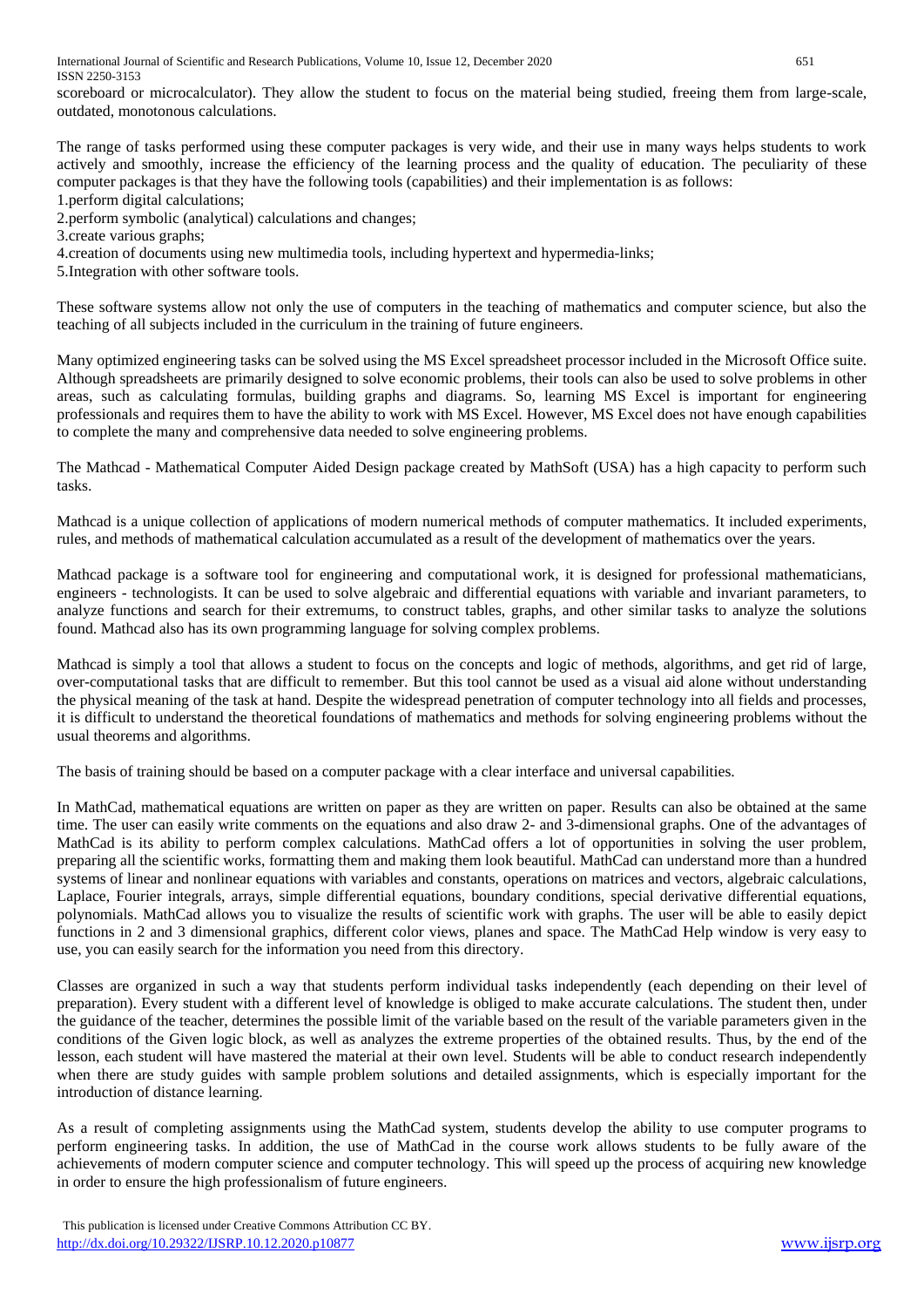International Journal of Scientific and Research Publications, Volume 10, Issue 12, December 2020 652 ISSN 2250-3153

Even users with no special knowledge in the field of programming (such as the majority among scientists and engineers) can take full advantage of the achievements of modern computing science and computer technology from the capabilities of MathCad. The user's basic skills are sufficient to work effectively with the MathCad editor, on the other hand, professional programmers can also use a variety of other software tools that significantly expand the capabilities described directly in MathCad itself.

**Scientific and practical significance of the topic.** Today, computer and information technologies are becoming a priority in the development of higher education. Their use helps to plan the time spent on computational work, which requires a lot of work in the learning process, to improve the quality of education, as well as the formation of academic and professional competence of the student.

Practice shows that the use of an integrated Mathcad system in the learning process significantly enriches the learning process, facilitates the comprehension of information, encourages the student to work independently, contributes to their intellectual development.

**Introduction of the topic result.** We have tried to illustrate the functional structure of educational technology through an image as follows. In the presence of social competition, moderate activity, the creation of business immunity to competition, creates an opportunity to "survive" in a conflict of interest, to gain a high position. Therefore, students are getting a conscious approach to learning, acquisition of theoretical and practical knowledge.



**Figure 1:** Functional structure of educational technology

This creates an incentive for them to get an education. Now it is becoming a vital necessity to get an education, to acquire knowledge of a certain profession or specialty, to form certain skills and competencies in this regard. Incentives for learning and its content can be a guarantee of the success of the educational process.

Encouragement to learn is also important in shaping the foundation of learning activities with the participation of students and teachers. In the recent past, the participation of the student in the educational process is satisfied with the role of the subject as a subject who receives theoretical knowledge and demonstrates acquired theoretical knowledge, practical skills, while according to the requirements of educational technology, the student is seen as a leading subject. Now the pupil and the student do not accept the information (knowledge) transmitted by the teacher. Perhaps the instructor's guide acquires theoretical knowledge through independent acquaintance with the recommended teaching resources in accordance with the instruction, developing practical skills and competencies under the teacher's supervision. The student is required to be able to work independently, to develop the ability to put forward ideas, to present arguments, to defend their opinions, to determine the qualities of self-criticism, selfassessment on the basis of theoretical knowledge. The demand of the time requires the student to become an active participant in the educational process, rather than a sluggish listener.

 This publication is licensed under Creative Commons Attribution CC BY. <http://dx.doi.org/10.29322/IJSRP.10.12.2020.p10877> [www.ijsrp.org](http://ijsrp.org/)